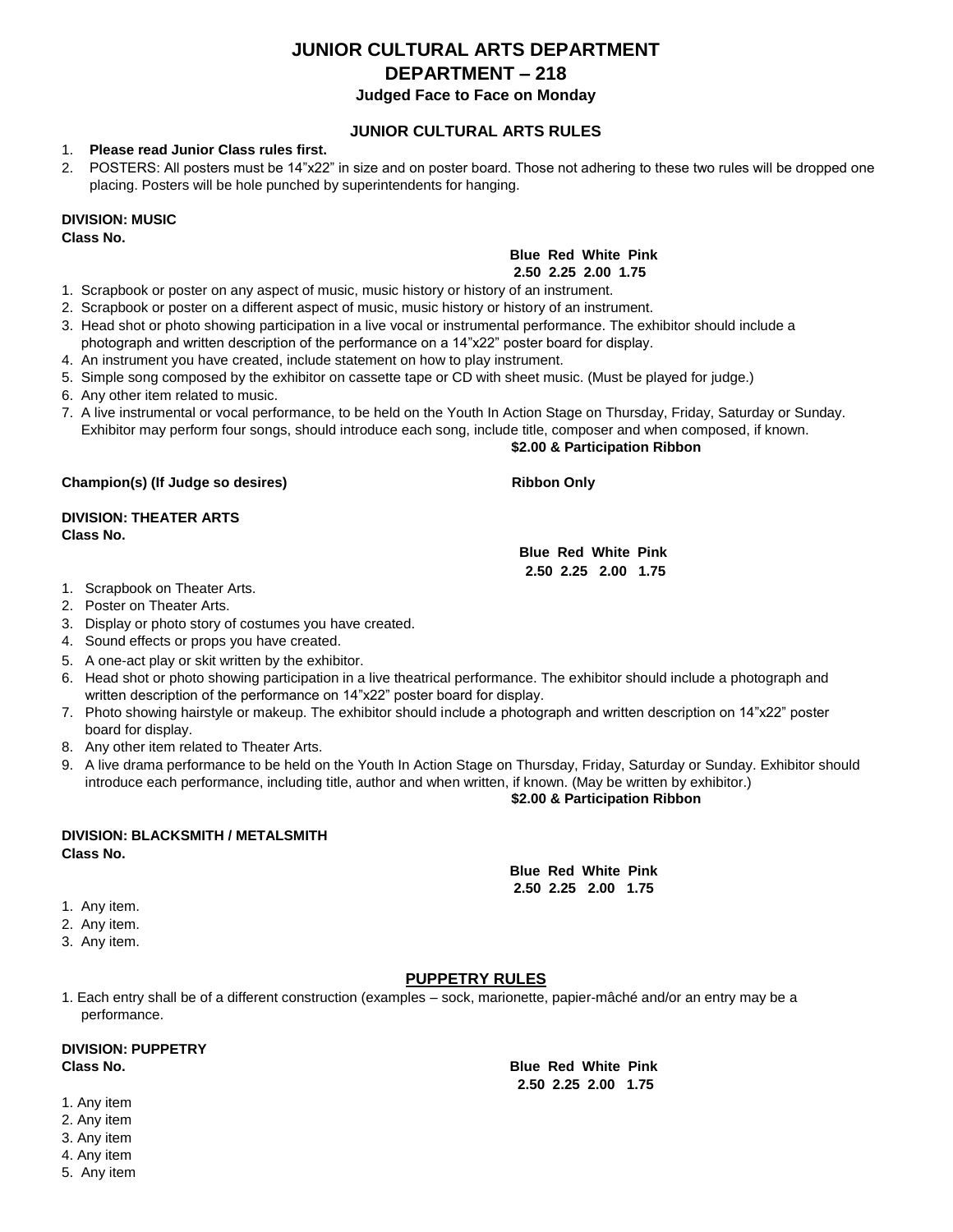6. A live drama performance, to be held on the Youth In Action Stage on Thursday, Friday, Saturday or Sunday. Exhibitor should introduce each performance including title, and author when written, if known.

#### **\$2.00 & Participation Ribbon**

#### **Champion(s) (If Judge so desires) All results and Ribbon Only Ribbon Only and Ribbon Only and Ribbon Only 10 and Ribbon Only 10 and Ribbon Only 10 and Ribbon Only 10 and Ribbon Only 10 and Ribbon Only 10 and Ribbon Only 1**

#### **DANCE RULES**

1. Music and props must be supplied by the exhibitor, either live or recorded.

2. No more than 4 minutes in length, except performances during the Fair.

# **DIVISION: DANCE**

- 1. Solo Dance
- 2. Duet Dance (2 dancers)
- 3. Group or team dance (2 or more)
- 4. A live dance performance to be held on the Youth In Action Stage. A live performance, up to three dances for individuals, eight for groups, to be held on the Youth In Action Stage on Thursday, Friday, Saturday or Sunday. Exhibitor should introduce each performance, including title, author and when written, if known.

#### **\$2.00 & Participation Ribbon**

#### **Champion(s) (If Judge so desires)**

#### **CREATIVE WRITING RULES**

1. Creative writing will be divided into four contest areas: Poetry, Short Stories, Essays and Memoirs.

2. Up to 4 entries total, any combination, any subject. One exhibit per entry number.

#### **DIVISION: CREATIVE WRITING Class No.**

### **Blue Red White Pink**

**Blue Red White Pink 2.50 2.25 2.00 1.75** 

- 1. Short Story Writing: typed, double-spaced, easy to read font or handwritten in ink. Nothing in pencil.
- 2. Poetry: less than 50 lines. Any media except pencil. If typed, double-spaced. Must be legible.
- 3. Essay: typed, double-spaced, easy to read font or handwritten in ink. An essay is a series of paragraphs on one topic written as a personal opinion. Nothing in pencil.
- 4. Memoirs: typed, double-spaced, easy to read font or handwritten in ink. Nothing in pencil.

#### **BOOKS ON THE MOVE RULES**

#### **DIVISION: BOOKS ON THE MOVE Class No.**

1. Display or poster about books, authors, or book crossing.

- 2. Tape/CD reading a book to child, grandparent, or soldier. (Bring your tape/CD player to judging. Player will go home after judging, tape or CD will remain on display.)
- 3. Notebook/album about books you've read. Do reviews, discussions, questions, art.
- 4. Leading by Reading Plan a reading session at school, nursing home, or hospital.
- 5. Kit for babysitters. Pack a backpack, small suitcase, basket with reading materials, games relating to reading, for the kids you babysit.
- 6. Read one or two books on the Youth In Action Stage on Thursday, Friday, Saturday or Sunday. Introduce the book, including title, author and illustrator, and read the book, showing illustrations to any audience present.

**\$2.00 & Participation Ribbon** 

#### **STENCIL PAINTING RULES**

- 1. Liquid color pen (such as Artex and crayons) are not true stenciling.
- 2. Exhibitor-cut stencils must be brought to judging. Stencils may be taken home after your article is judged. (Purchased stencils do not need to be brought to judging.)
- 3. Designs must be original or adapted from another source.
- 4. When entering paper articles such as stationery, wrapping paper or greeting cards, include four (4) copies of each design.
- 5. All articles must be dry when entered.
- 6. All articles intended for use as hangings must be ready for hanging.

#### **Class No. Blue Red White Pink 2.50 2.25 2.00 1.75**

**2.50 2.25 2.00 1.75**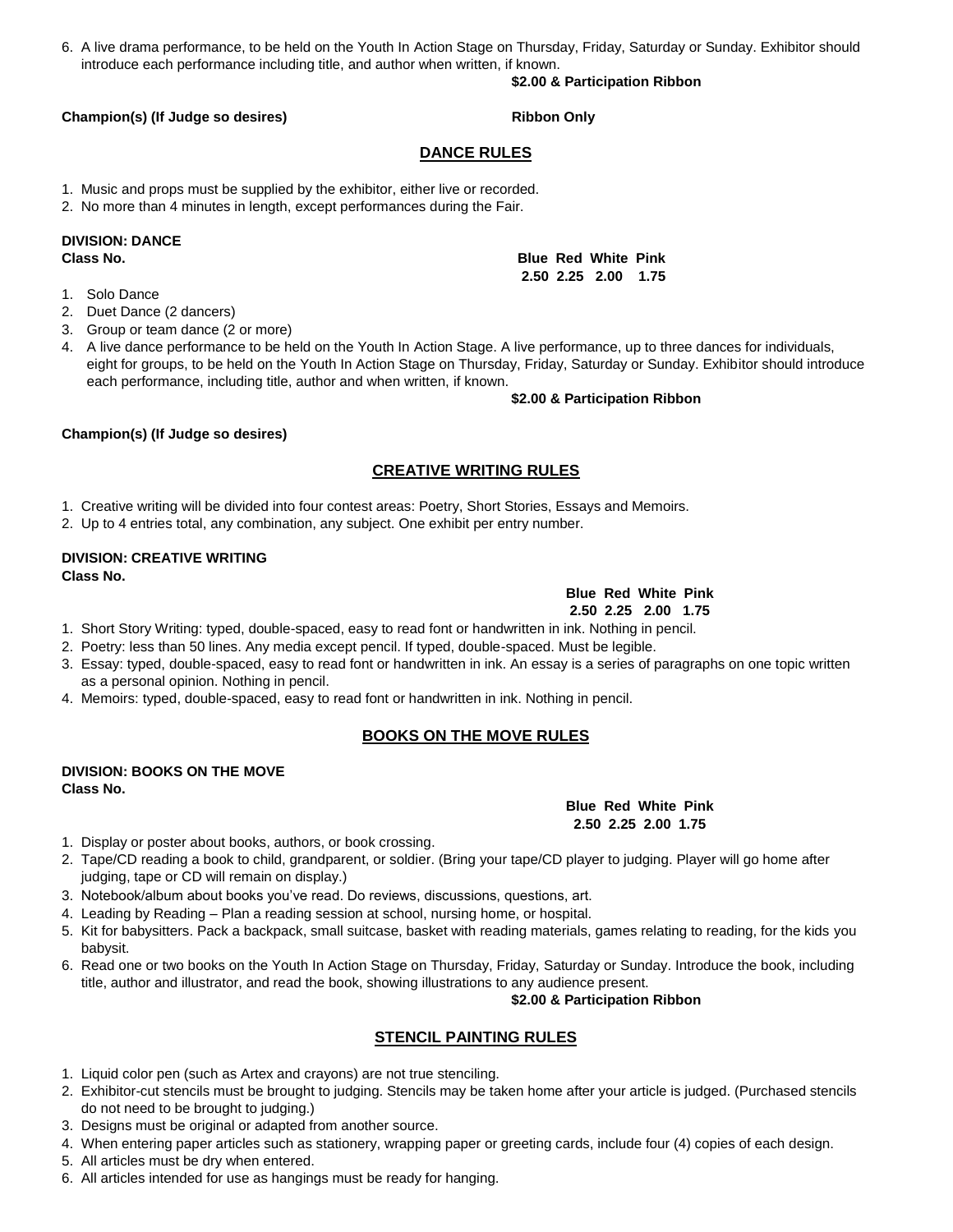#### **DIVISION: STENCILING Class No.**

| Purchased Stencil | Exhibitor-cut Stencil |
|-------------------|-----------------------|
| 1. Any article    | 6. Any article        |
| 2. Any article    | 7. Any article        |
| 3. Any article    | 8. Any article        |
| 4. Any article    | 9. Any article        |
| 5. Any article    | 10. Any article       |
|                   |                       |

#### Champion(s) (If Judge so desires) **Ribbon Only**

**Blue Red White Pink 2.50 2.25 2.00 1.75** 

#### **SCRAPBOOKING RULES**

- 1. Scrapbooks must contain journaling (gives information about the event, who is in the pictures, where did event happen, why did you put photos in scrapbook, think about important facts that might be forgotten over time).
- 2. Pages need borders, blocks, mats, tags, pockets and/or envelopes, flippers or any combination of these items.
- 3. Use creative writing for added interest.
- 4. Limit of 2 entries.

| <b>DIVISION: SCRAPBOOK</b> | <b>Blue</b> | Red | White          | Pink |
|----------------------------|-------------|-----|----------------|------|
| Class No.                  | 2.50        |     | 2.25 2.00 1.75 |      |
|                            |             |     |                |      |

- 1. Three to five scrapbook pages with journaling
- 2. 6-10 scrapbook pages with journaling
- 3. Completed scrapbook with journaling

4. Poster showing scrapbook techniques, supplies or related topic

5. Any article, other than scrapbook made with scrapbook techniques

#### **METAL ENAMELING RULES**

- 1. All items must be displayed in a small box.
- 2. A matched pair of earrings, cufflinks, etc. is considered as one article.
- 3. All designs must be original or adapted from another source.

| <b>DIVISION: METAL ENAMELING</b> | <b>Blue</b> | Red | White               | Pink |
|----------------------------------|-------------|-----|---------------------|------|
| Class No.                        |             |     | 2.50 2.25 2.00 1.75 |      |

- 1. Any article
- 2. Any article
- 3. Any article
- 4. Any article
- 5. Any article
- 6. Any article

#### Champion(s) (If Judge so desires) **Ribbon Only** Ribbon Only

#### **STAMP & BLOCK PRINTING RULES**

- 1. Entries of paper articles such as cards with envelopes, wrapping paper, stationery with envelopes, must have four (4) copies of the same design.
- 2. Block printing entries must include blocks unless a vegetable print is used.
- 3. All articles must be dry when entered.
- 4. All articles intended for use as hangings must be ready for hanging.

| DIVISION: STAMPING with purchased stamp | <b>Blue</b> | Red  | <b>White Pink</b> |      |
|-----------------------------------------|-------------|------|-------------------|------|
| Class No.                               | 2.50        | 2.25 | - 2.00            | 1.75 |
| 1. Any article                          |             |      |                   |      |

- 2. Any article
- 3. Any article
- 4. Any article
- 5. Any article
- 6. Any article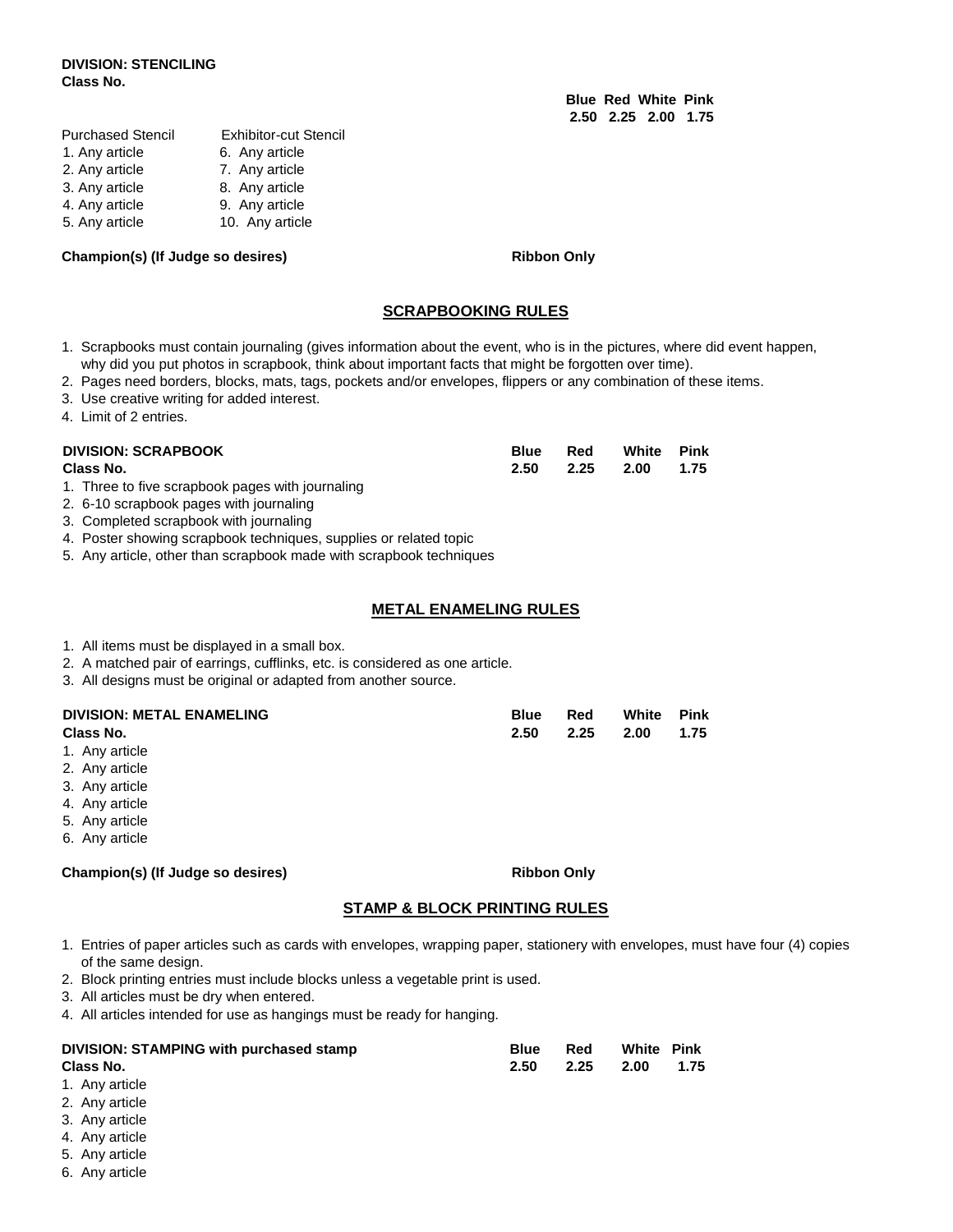| DIVISION: BLOCK PRINTING with self-made stamp<br>Class No.<br>1.<br>Any article<br>2.<br>Any article<br>3.<br>Any article<br>Any article 5. Any article<br>4.<br>6. Any article                                                                                                           | <b>Blue</b><br>2.50<br><b>LEATHERCRAFT RULES</b> | Red<br>2.25 | <b>White Pink</b><br>2.00 | 1.75                      |
|-------------------------------------------------------------------------------------------------------------------------------------------------------------------------------------------------------------------------------------------------------------------------------------------|--------------------------------------------------|-------------|---------------------------|---------------------------|
| 1. All work must be original or adapted from another source.<br>2. Articles are judged on quality and originality.<br>3. Only one exhibit from a kit.                                                                                                                                     |                                                  |             |                           |                           |
| <b>DIVISION: LEATHERCRAFT</b><br>Class No.<br>1. Any article<br>2. Any article<br>3. Any article<br>4. Any article<br>5. Any article<br>6. Any article from a kit                                                                                                                         | <b>Blue</b><br>2.50                              | Red<br>2.25 | <b>White Pink</b><br>2.00 | 1.75                      |
| Champion(s) (If Judge so desires)                                                                                                                                                                                                                                                         | <b>Ribbon Only</b>                               |             |                           |                           |
|                                                                                                                                                                                                                                                                                           | <b>BASKETRY RULES</b>                            |             |                           |                           |
| 1. No more than three entries per exhibitor. One exhibit per entry number.<br>2. Project will be judged on craftsmanship, design, originality and usefulness.<br>3. Designs may be original or adapted from another source. Pattern books may be used.<br>4. Only one exhibit from a kit. |                                                  |             |                           |                           |
| <b>DIVISION: BASKETRY</b><br>Class No.                                                                                                                                                                                                                                                    | <b>Blue</b><br>2.50                              | Red<br>2.25 | 2.00                      | <b>White Pink</b><br>1.75 |

- 1. Any article 2. Any article
- 3. Any article
- 4. Any article from a kit

#### Champion(s) (If Judge so desires) **Ribbon Only**

#### **BEADWORK AND JEWELRY RULES**

- 1. No more than five entries per exhibitor. One exhibit per entry number.
- 2. Metal enameled jewelry should be entered in the Metal Enameling Division.

| DIVISION: BEADWORK AND JEWELRY | Blue              | Red | <b>White Pink</b> |      |
|--------------------------------|-------------------|-----|-------------------|------|
| Class No.                      | $2.50\qquad 2.25$ |     | 2.00              | 1.75 |
|                                |                   |     |                   |      |

- 1. Any article
- 2. Any article 3. Any article
- 4. Any article
- 

# 5. Any article from a kit

#### **ARTS & CRAFTS RULES**

- 1. No more than five entries per exhibitor.
- 2. Project will be judged on craftsmanship, design and originality. All articles must be original or adapted from another source.
- 3. Do not enter incomplete or unfinished items.
- 4. Any articles that are wet or tacky will be disqualified.
- 5. All articles intended for use as hangings must be ready for hanging.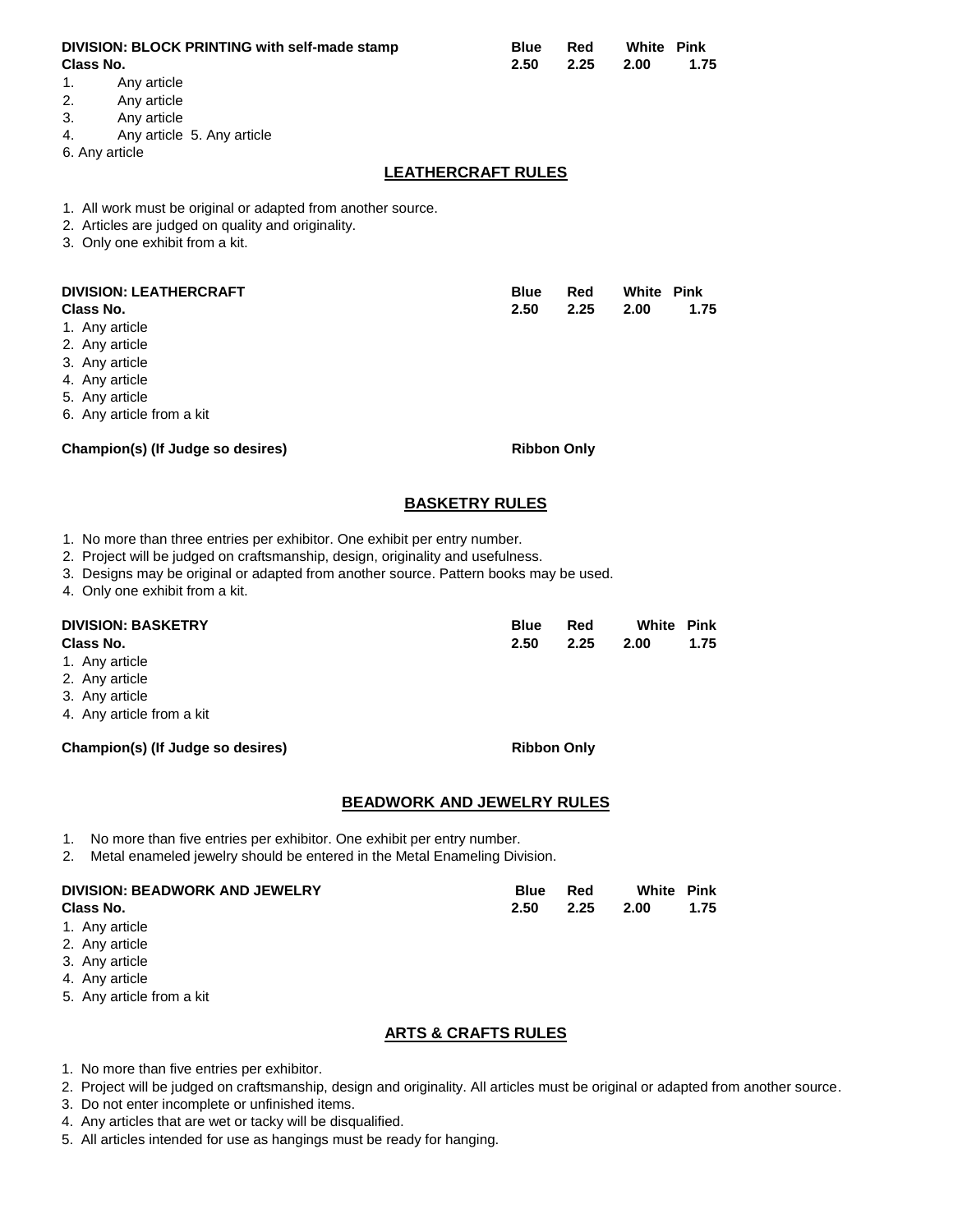#### **DIVISION: ARTS & CRAFTS Class No. Blue Red White Pink**

- 1. Any article
- 2. Any article
- 3. Any article
- 4. Any article
- 5. Any article from a kit.

#### Champion(s) (If Judge so desires) **Ribbon Only**

#### **RUGS/WALL HANGINGS RULES**

1. Any form of hooked, woven, floor cloths, or braided rug, floor covering or wall hanging. (Only one exhibit from a kit.)

#### **DIVISION: RUGS/WALL HANGINGS Class No. Blue Red White Pink**

- 1. Any article
- 2. Any article
- 3. Any article
- 4. Any article
- 5. Any article
- 6. Any article from a kit.

#### Champion(s) (If Judge so desires) **Ribbon Only**

### **CREATIVE STITCHERY RULES**

- 1. Creative Stitchery includes crewel, needlepoint, embroidery, cross-stitch, candlewicking or any other stitchery method.
- 2. All articles intended for use as hangings must be ready for hanging.
- 3. Do not enter incomplete or unfinished items.
- 4. No more than five entries per exhibitor. One exhibit per entry number.
- 5. Any article from a kit.
- 6. Only one exhibit from a kit.
	- \* Quilting items to be entered in Division 280.

| <b>DIVISION: CREATIVE STITCHERY</b> | Blue | Red            | <b>White Pink</b> |  |
|-------------------------------------|------|----------------|-------------------|--|
| Class No.                           | 2.50 | 2.25 2.00 1.75 |                   |  |

- 1. Any article
- 2. Any article
- 3. Any article
- 4. Any article
- 5. Any article
- 6. Any article from a kit.

#### Champion(s) (If Judge so desires) **Ribbon Only**

### **CERAMICS/POTTERY RULES**

- 1. Ceramics is judged on originality, handwork techniques, glazing and/or staining finish.
- 2. Bottoms of articles must be cleaned.
- 3. No more than five entries per exhibitor. One exhibit per entry number.

| <b>DIVISION: CERAMICS - Poured &amp; Finished</b>                                                   | <b>Blue</b> | Red  | <b>White Pink</b> |      |
|-----------------------------------------------------------------------------------------------------|-------------|------|-------------------|------|
| Class No.                                                                                           | 2.50        | 2.25 | -2.00             | 1.75 |
| 1. Any article                                                                                      |             |      |                   |      |
| $\bigcap_{n=1}^{\infty}$ $\bigcap_{n=1}^{\infty}$ $\bigcap_{n=1}^{\infty}$ $\bigcap_{n=1}^{\infty}$ |             |      |                   |      |

- 2. Any article
- 3. Any article
- 4. Any article
- 5. Any article

 **2.50 2.25 2.00 1.75** 

**2.50 2.25 2.00 1.75**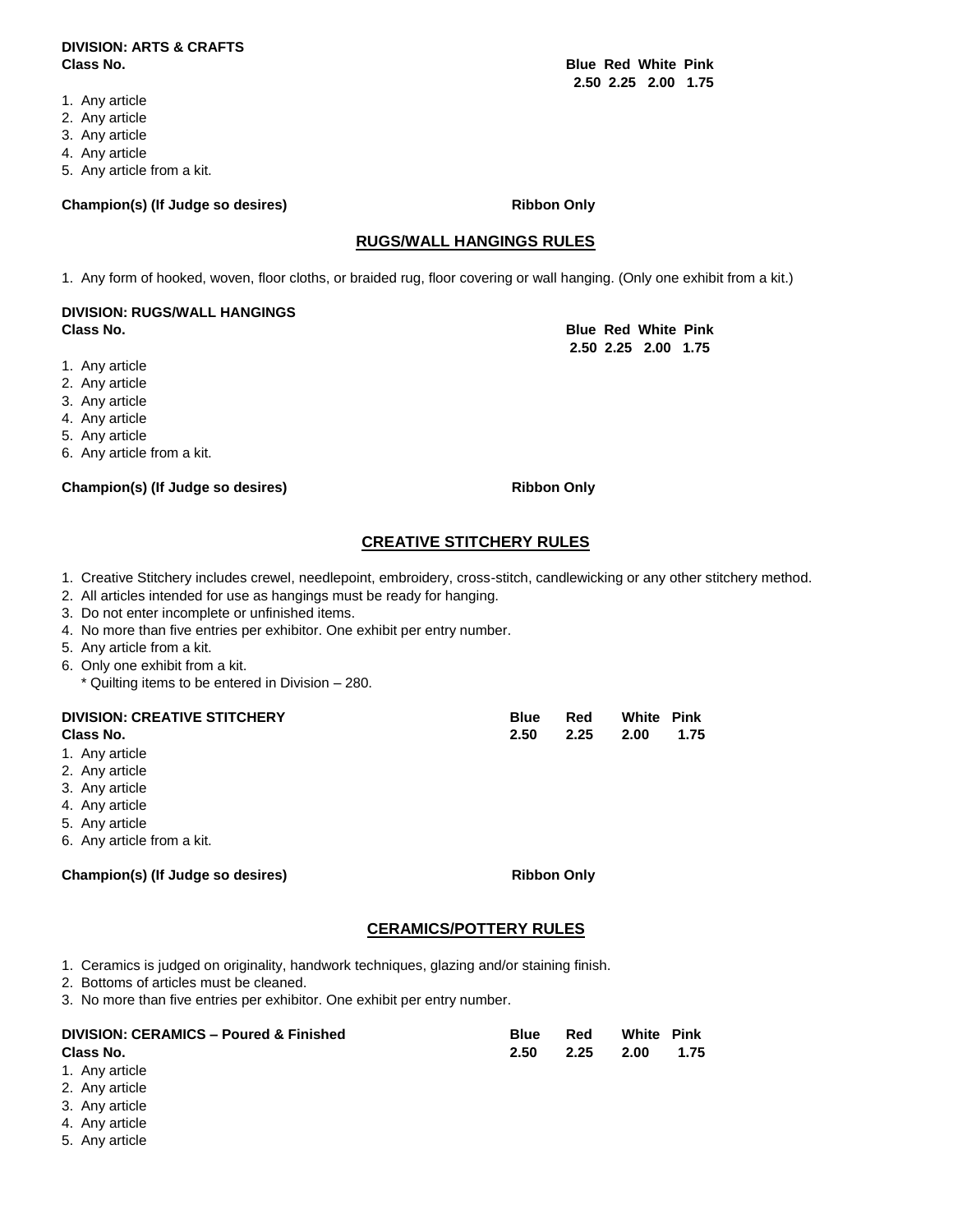| <b>DIVISION: CERAMICS - Finished Only</b><br>Class No.                                                                                          | <b>Blue</b><br>2.50 | Red<br>2.25 | White<br>2.00 | Pink<br>1.75 |
|-------------------------------------------------------------------------------------------------------------------------------------------------|---------------------|-------------|---------------|--------------|
| 1. Any article                                                                                                                                  |                     |             |               |              |
| 2. Any article<br>3. Any article                                                                                                                |                     |             |               |              |
| 4. Any article                                                                                                                                  |                     |             |               |              |
| 5. Any article                                                                                                                                  |                     |             |               |              |
| DIVISION: POTTERY – Wheel thrown or Hand formed & Finished<br>Class No.<br>1. Any article<br>2. Any article<br>3. Any article<br>4. Any article | <b>Blue</b><br>2.50 | Red<br>2.25 | White<br>2.00 | Pink<br>1.75 |
| 5. Any article                                                                                                                                  |                     |             |               |              |
| Champion(s) (If Judge so desires)                                                                                                               | <b>Ribbon Only</b>  |             |               |              |

#### **DRAWING AND PAINTING RULES**

- 1. All entries must be mounted on sturdy backing THEN framed or matted.
- 2. All articles must be ready for hanging. Hangers must be strong enough to support the picture. String and tapes are not acceptable. Place hangers correctly so your picture hangs level. Duct tape is not an acceptable hanging method.
- 3. Sketches should be mounted on poster board no larger than 14" x 22", matted or framed and must be ready for hanging.
- 4. A matched pair or set of drawings or paintings may be considered as one article. Write number of items on the back of the tag. Include exhibitor's name and club on the back of all pieces that do not have the hang tag directly attached to them.
- 5. Any articles that are wet or tacky will be disqualified.
- 6. Designs must be original or adapted from another source..

#### **DIVISION: DRAWING & PAINTING Class No.**

**Blue Red White Pink 2.50 2.25 2.00 1.75** 

- 1. Computer Art (all original, no clip art)
- 2. Any article
- 3. Any article
- 4. Any article 5. Any article
- 6. Any article

#### Champion(s) (If Judge so desires) **Ribbon Only**

#### **WOODBURNING RULES**

- 1. No more than five entries per exhibitor.
- 2. Articles meant for hanging must be ready for hanging.
- 3. Only one exhibit from a kit.

#### **DIVISION: WOODBURNING Class No. Blue Red White Pink**

- 1. Any article
- 2. Any article
- 3. Any article 4. Any article
- 5. Any article
- 6. Any article from a kit

#### Champion(s) (If Judge so desires) **Ribbon Only**

#### **GLASS: STAINED, LEADED, ETCHED OR BLASTED RULES**

1. No more than three entries per exhibitor.

2. Only one exhibit from a kit.

**2.50 2.25 2.00 1.75**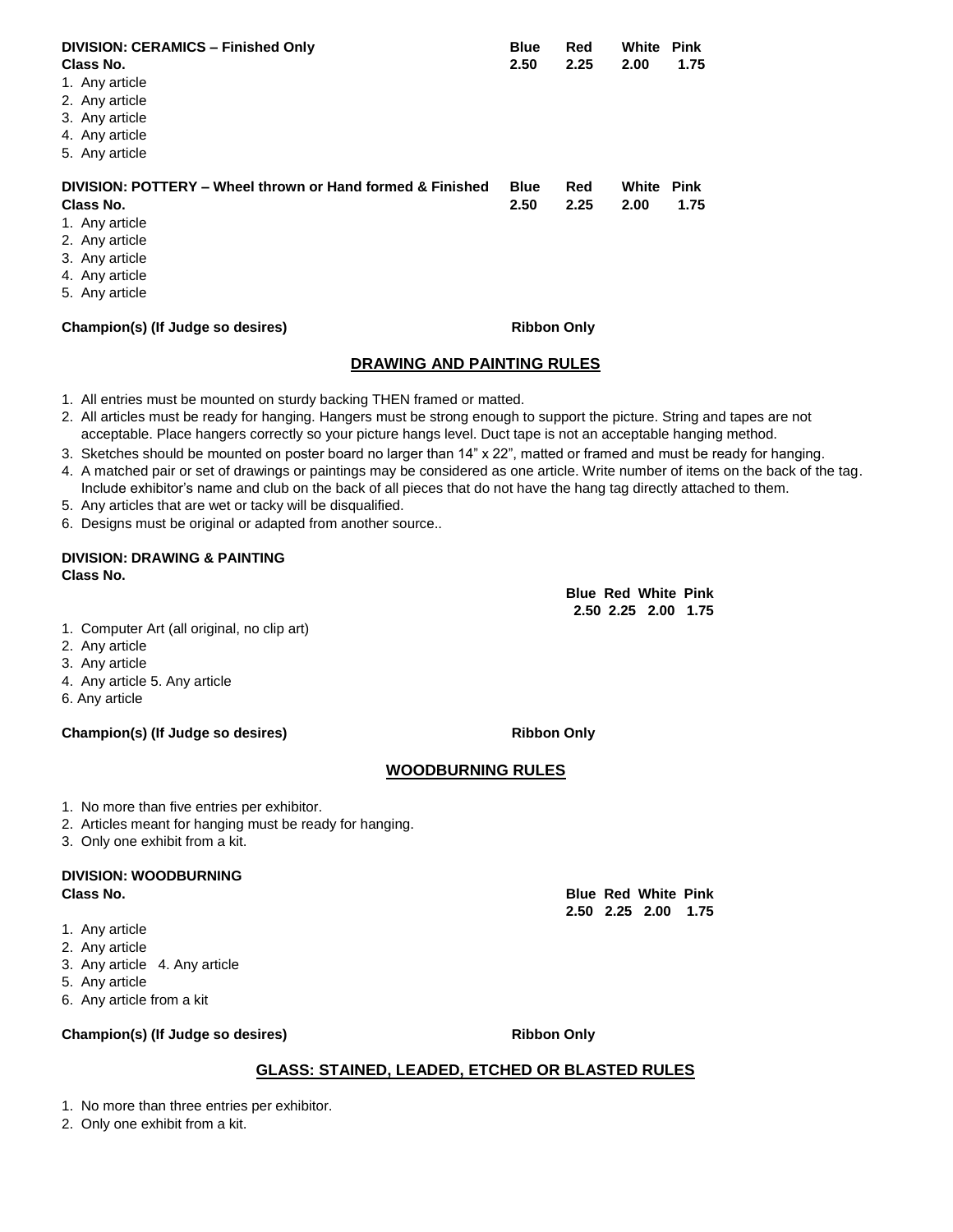**DIVISION: GLASS: Stained, Leaded, Etched or Blasted Class No. Blue Red White Pink** 

**2.50 2.25 2.00 1.75** 

- 1. Any article
- 2. Any article
- 3. Any article
- 4. Any article from a kit

#### **Champion(s) (If Judge so desires) Ribbon Only**

#### **COLLECTIONS: STAMP COLLECTING, COIN COLLECTING RULES**

- 1. At least one-third of the exhibit being shown must NOT have been entered before at this Fair.
- 2. Collections, Stamp Collections, Coin Collections exhibits are judged on the following standards:
	- Title and scope of collection exhibited Subject information (numismatic, philatelic, comic books, etc.) Creativity and originality Attractiveness and balance

Knowledge of: completeness, condition, rarity

3. Each page must have a written (typed) explanation, including:

- a. Topic of collection (use this as a title), name of stamps/coins/collectible, date of issue or range of production, and any additional information of interest to viewer. (30 words or less, not counting title, name and date of issue or production.) 4.. No pre-printed pages from collection books/boards. Exhibits should reflect how you put them together.
- 5. Exhibitor may choose to have exhibit return home after judging, but must then provide color photo(s) or color copies mounted on 8.5" x 11" pieces of poster board or cardstock. Color images should accurately show collection, but with size modifications where needed to comply with U.S. Treasury laws.
	- 6. Any photographs of paper currency, scrip, or postage must be clearly overprinted with the words "Photocopy not legal tender" and the size must be different by 25% than the actual item (larger or smaller).

7. The explanation of the collection(s) and the color photograph of the collection will remain on display; the actual collection(s) may be taken home following judging *if the exhibitor so chooses.* 

## **DIVISION: COLLECTIONS**

- 1. Any article
- 2. Any article
- 3. Any article
- 4. Any article
- 5. Any article
- 6. Poster or display about collecting (Do not include valuable items.)

#### **Champion(s) (If Judge so desires) Ribbon Only**

#### **STAMP COLLECTING RULES**

- 1. Read and follow Rules 1 through 7 under COLLECTIONS: STAMP COLLECTING, COIN COLLECTING RULES (above)
- 2. All stamps must be mounted using stamp hinges or stamp mounts, do not glue or tape stamps.
- 3. All exhibits must be mounted on 8.5" x 11" paper or cardstock. Page protectors must cover each page.
- 4. Stamp Exposition frames are used to display stamps and coins. A full frame equals 16 pages. An exhibit must consist of at least 1/8 frame (2 pages), but not more than 1 full frame (16 pages).
- 5. Pages may go up to 4 pages horizontally or vertically, or may form a block of 4, 9, or 16 pages. Indicate directions for display on back of pages.
- 6. Consecutively number pages on back of each page. Example: 1 of 2, 2 of 2.

#### **DIVISION: STAMP COLLECTING Class No. Blue Red White Pink**

**2.50 2.25 2.00 1.75** 

- 1. Any article
- 2. Any article
- 3. Any article
- 4. Any article
- 5. Any article
- 6. Poster or display about stamp collecting (Do not include valuable stamps.)

#### Champion(s) (If Judge so desires) **Ribbon Only** Ribbon Only

**Class No. Blue Red White Pink 2.50 2.25 2.00 1.75**